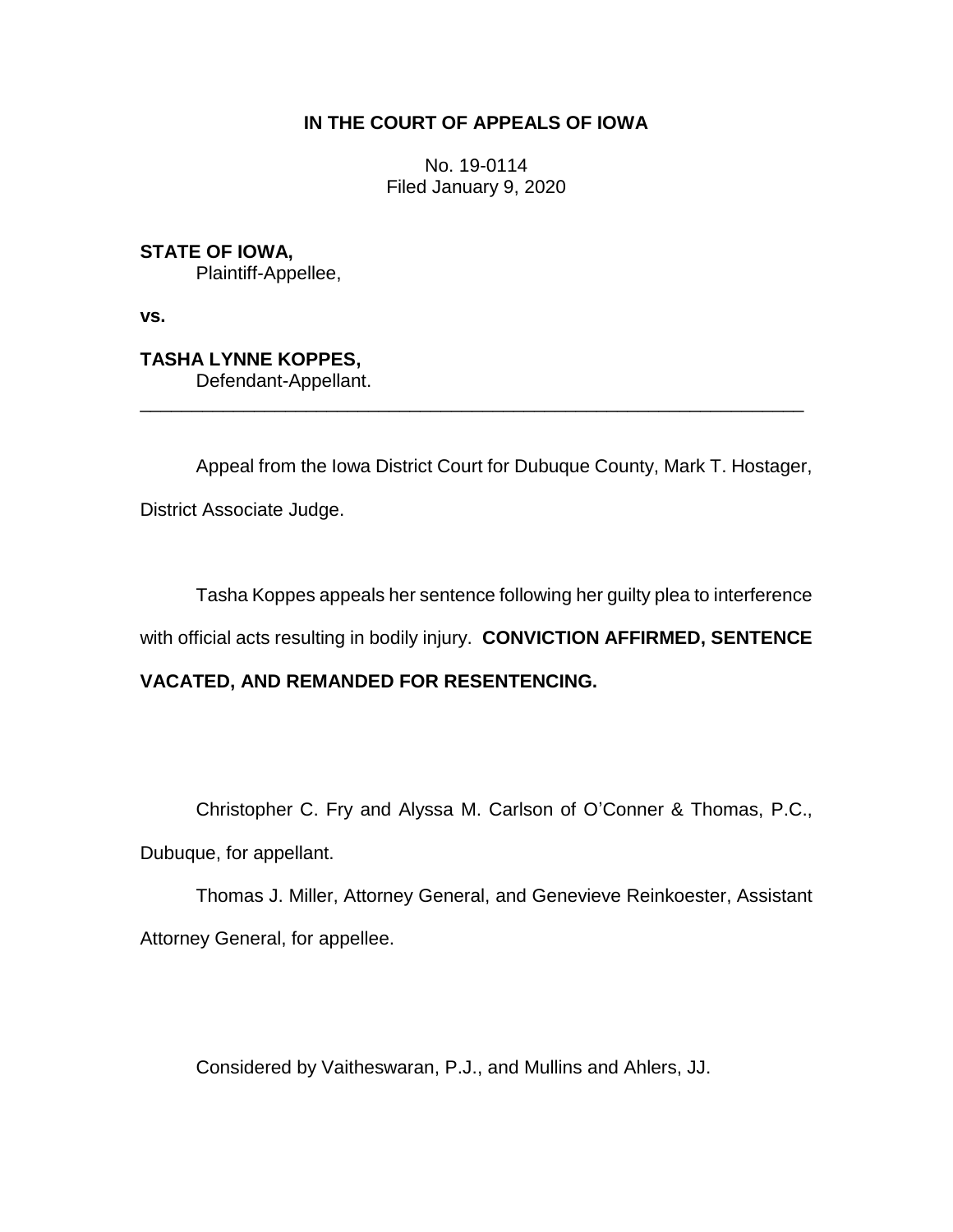#### **VAITHESWARAN, Presiding Judge.**

The State originally charged Tasha Koppes with the aggravated misdemeanor crime of "assault on persons in certain occupations-bodily injury." *See* Iowa Code § 708.3A(3) (2017). Koppes pled guilty to interference with official acts resulting in bodily injury, a serious misdemeanor. *See id*. § 719.1(1)(c). The district court adjudged her guilty and sentenced her to 365 days in jail with all but ninety days suspended.

On appeal, Koppes contends the court relied on impermissible factors in sentencing her. Specifically, she asserts the court "improperly considered the aggravated misdemeanor offense with which [she] was originally charged when issuing its sentence for the serious misdemeanor to which [she] pled guilty" and "improperly based [her] sentence on unprosecuted and unproven substancerelated offenses."

"A court may not consider an unproven or unprosecuted offense when sentencing a defendant unless (1) the facts before the court show the accused committed the offense, or (2) the defendant admits it." *See State v*. *Gonzalez*, 582 N.W.2d 515, 516 (Iowa 1998). Where a court considers an unproven or unprosecuted offense without a showing of or admission to the underlying facts, we will vacate the sentence and remand the case for resentencing. *See State v*. *Sinclair*, 582 N.W.2d 762, 765 (Iowa 1982).

"A person commits interference with official acts when the person knowingly resists or obstructs anyone known by the person to be a peace officer . . . in the performance of any act which is within the scope of the lawful duty or authority of that officer." Iowa Code § 719.1(1)(a). "If [the] person commits interference with

2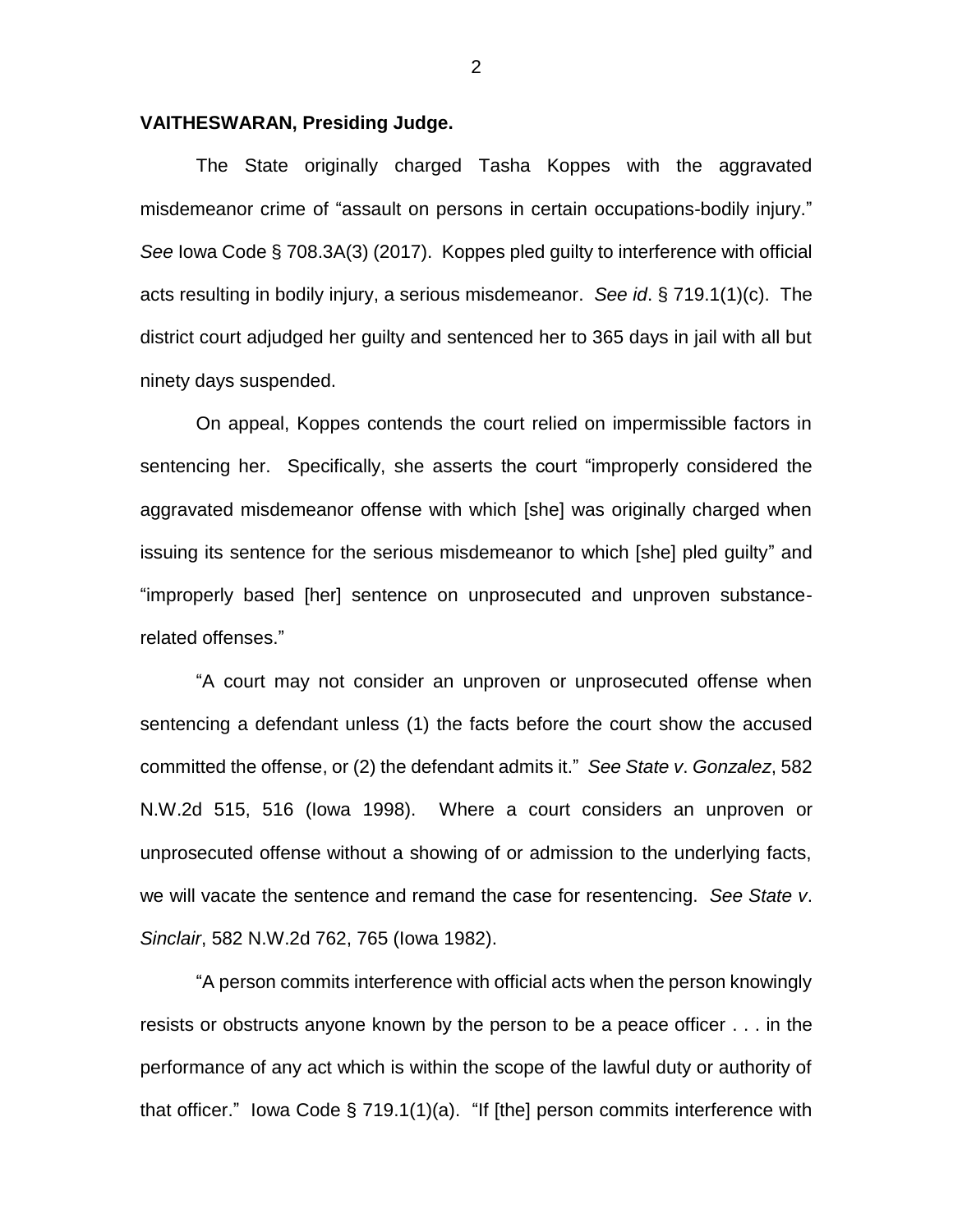official acts, as defined in this subsection, which results in bodily injury, the person commits a serious misdemeanor. *Id*. § 719.1(1)(c).

The State offered a document reflecting Koppes' criminal history. Koppes' attorney did not object to consideration of the history and made reference to Koppes' "two prior OWI's." In sentencing Koppes, the district court also referred to Koppes' prior operating-while-intoxicated offenses but went further. The court stated:

*[T]his is the third time now that some alcohol- or drug-related*—I don't know what the facts were of the prior OWI's but *it's the third time that there has been an offense related to substance abuse* and, again, I can't chalk this up to youthful inexperience. You've had the prior OWIs. You're on probation for the last OWI.

(Emphasis added.)

The crime to which Koppes pled guilty contained no substance-abuse related element. Nor are there facts showing Koppes committed a substanceabuse related offense or admitted to such an offense. At most, the record contains defense counsel's statement that Koppes and the group she was with "knew that they'd probably be drinking" and Koppes took an Uber and booked a hotel to avoid getting "another—any kind of drinking-and-driving charge." Koppes herself stated, "[W]e were at the time sleeping in our beds. We weren't out partying or drinking all night."

Based on this record, we conclude an unproven or unprosecuted substance-abuse related offense was considered in sentencing. We vacate the sentence and remand for resentencing. Because we are vacating on this ground,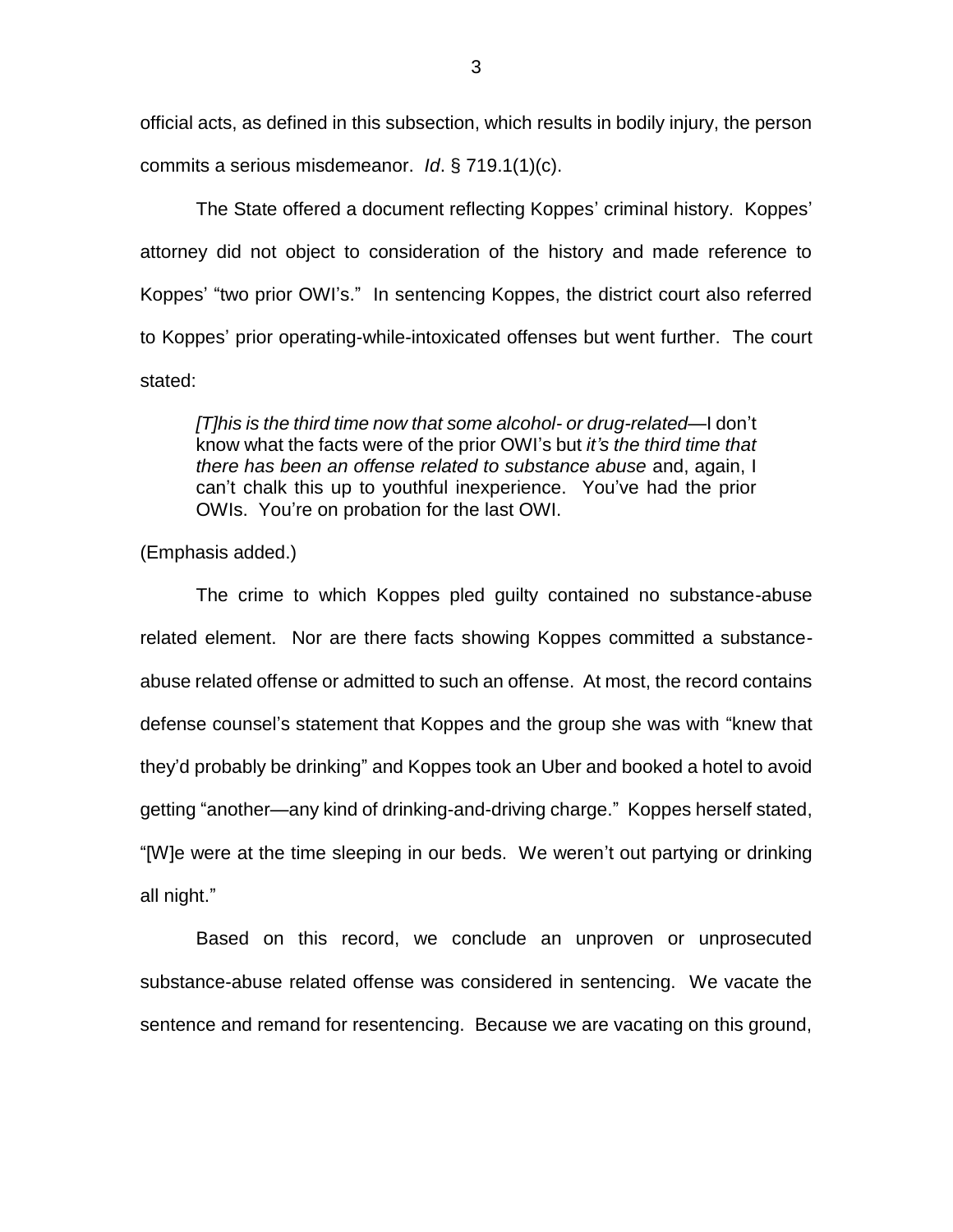we need not consider Koppes' contention that the district court impermissibly considered the crime with which she was originally charged.

# **CONVICTION AFFIRMED, SENTENCE VACATED, AND REMANDED FOR RESENTENCING.**

Mullins, J., concurs; Ahlers, J., dissents.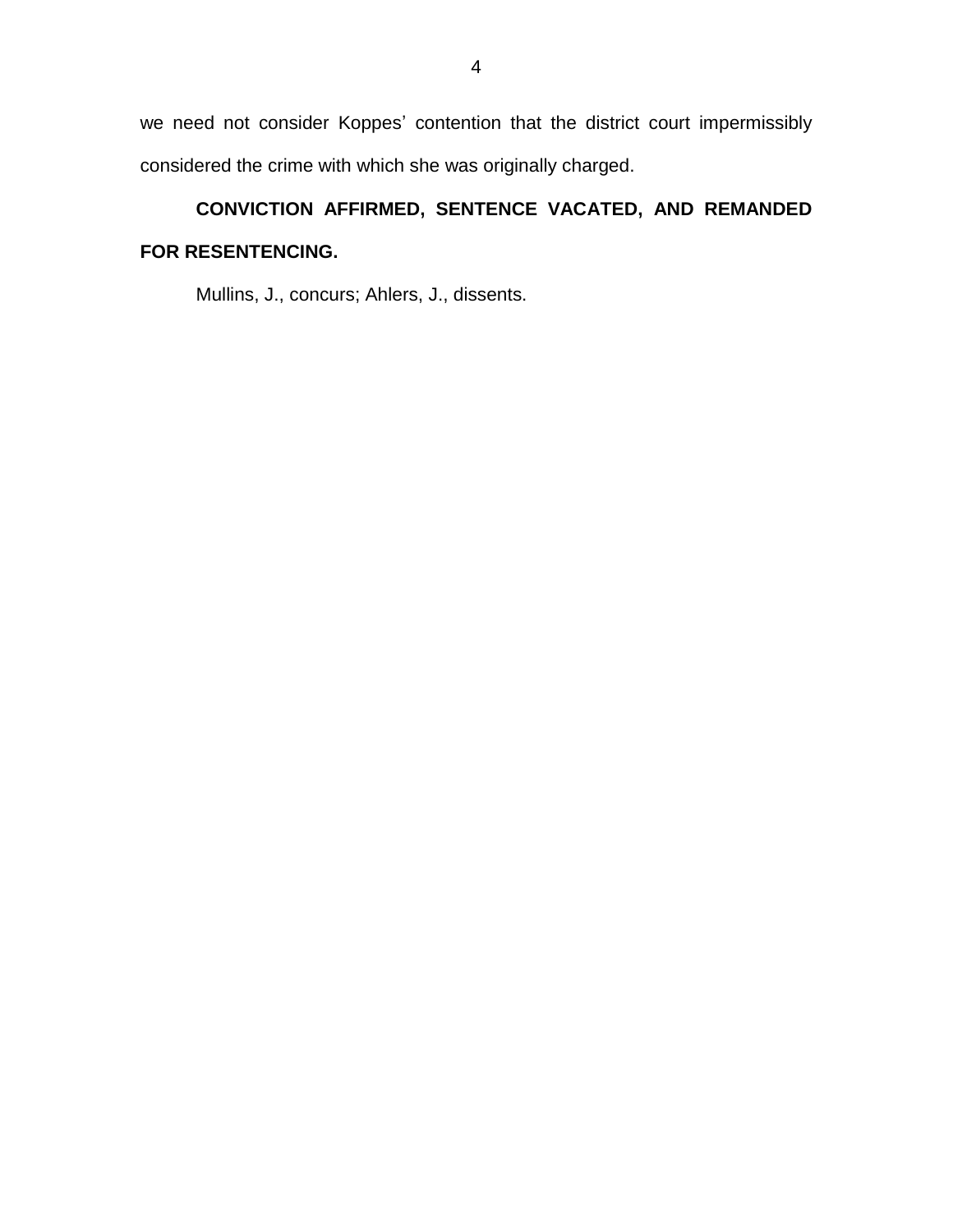#### **AHLERS, Judge (dissenting).**

I respectfully dissent. Our supreme court has emphasized that a "sentence within the statutory limits is cloaked with a strong presumption in its favor, and will only be overturned for an abuse of discretion or the consideration of inappropriate matters." *State v. Formaro*, 638 N.W.2d 720, 724 (Iowa 2002). To overcome the presumption, a defendant must affirmatively show that the district court relied on improper evidence such as unproven offenses. *State v. Jose*, 636 N.W.2d 38, 41 (Iowa 2001). Tasha Koppes did not make such a showing.

Koppes asserts two claims of improper consideration of unprosecuted and unproven offenses: (1) consideration of the original charge instead of the amended charge to which Koppes pled guilty; and (2) consideration of the amended charge as a substance-related offense.

Regarding Koppes's claim that the district court improperly considered the aggravated misdemeanor with which she was initially charged rather than the serious misdemeanor to which she pled guilty, "[t]he fact that the sentencing judge was merely aware of the uncharged offense is not sufficient to overcome the presumption that [the court's] discretion was properly exercised." *State v. Guise*, 921 N.W.2d 26, 30 (Iowa 2018) (quoting *State v. Ashley*, 462 N.W.2d 279, 282 (Iowa 1990)). Overcoming this presumption requires "an affirmative showing that the trial judge relied on the uncharged offenses." *Id.* (quoting *Ashley*, 462 N.W.2d at 282). Koppes faults the State for commenting during sentencing, "This could have ended up much worse than it already did." She asserts that this comment is a veiled reference to the original charge. However, this comment can just as easily be construed as a simple reference to the fact that, when Koppes criminally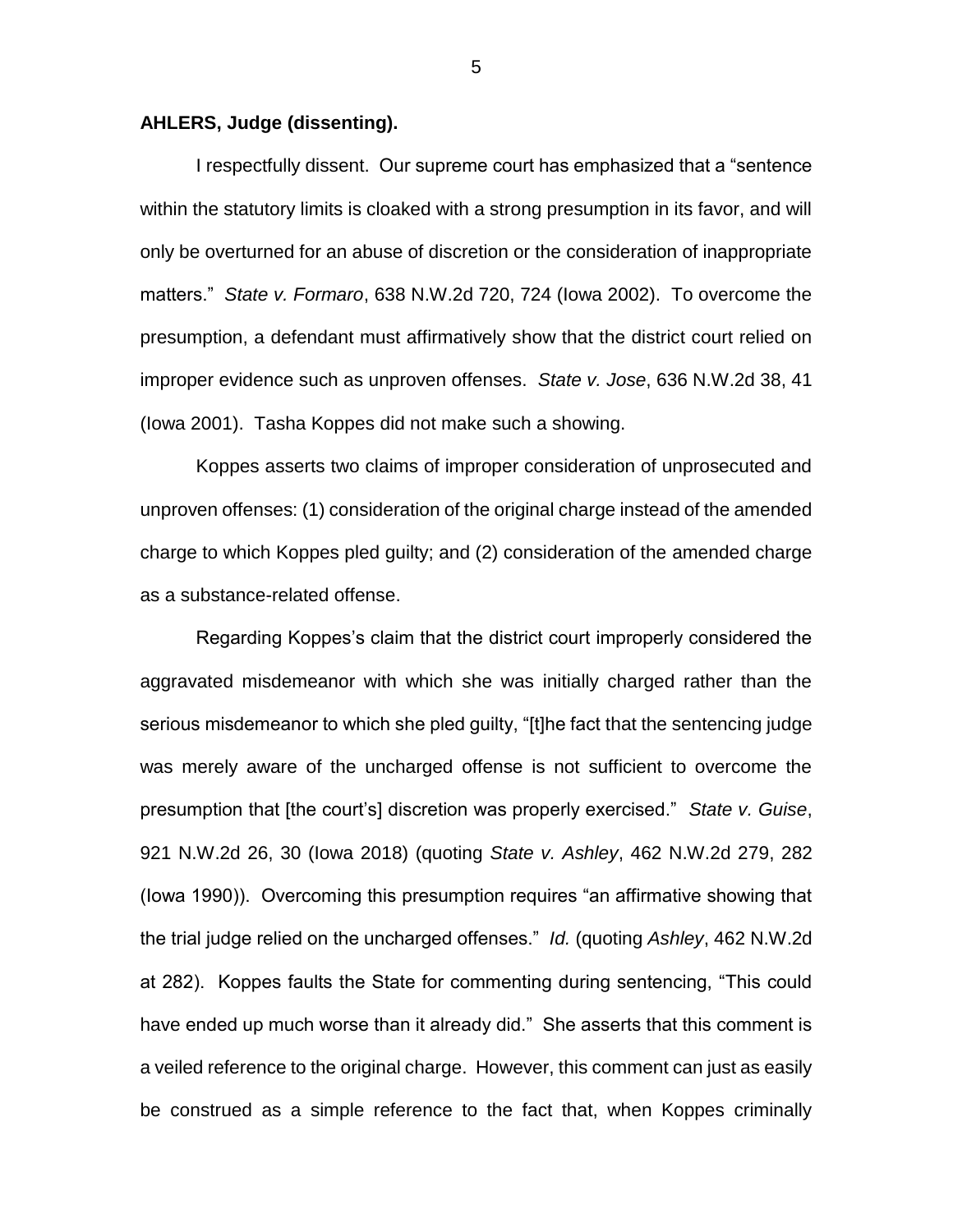intervened in the officer's attempts to arrest her sister, the circumstances could have easily escalated into a much more dangerous or violent episode. It should not be presumed that the district court construed the State's ambiguous comment in the inappropriate way Koppes suggests. In fact, the presumption is that the district court construed the comment in an appropriate way. *See id.* (discussing the presumption that the trial court properly exercised its discretion during sentencing). Even if the State intended for its comment to reference the original aggravated misdemeanor charge, there is nothing in the record suggesting that the district court relied on the comment or the original charge. The court fully explained its reasons for the sentence without mentioning the aggravated misdemeanor. I would find the court did not improperly rely on the original aggravated misdemeanor charge in sentencing.

Regarding Koppes's claim the district court improperly considered her pled offense as a substance-related offense, "[w]e will not draw an inference of improper sentencing considerations which are not apparent from the record." *Formaro*, 638 N.W.2d at 725. Koppes bases this claim on the court's statement that "it's the third time that there has been an offense related to substance abuse." First, I note Koppes, not the State, informed the court that she had been drinking on the night of the incident.<sup>1</sup> It strikes me as fundamentally unfair for her to inform the court that she had been drinking and then claim the court erred by referring to

 $\overline{a}$ 

<sup>&</sup>lt;sup>1</sup> During the course of the sentencing hearing, Koppes's attorney informed the court that she had gone to Dubuque to attend a mixed martial arts fight with her sister and her sister's friend, expected they would drink alcohol that night, and arranged for a hotel and Uber rides to and from the hotel in anticipation of such drinking in part to avoid another operating-while-intoxicated charge. Her brief acknowledges she "admitted to drinking alcohol earlier in the evening."